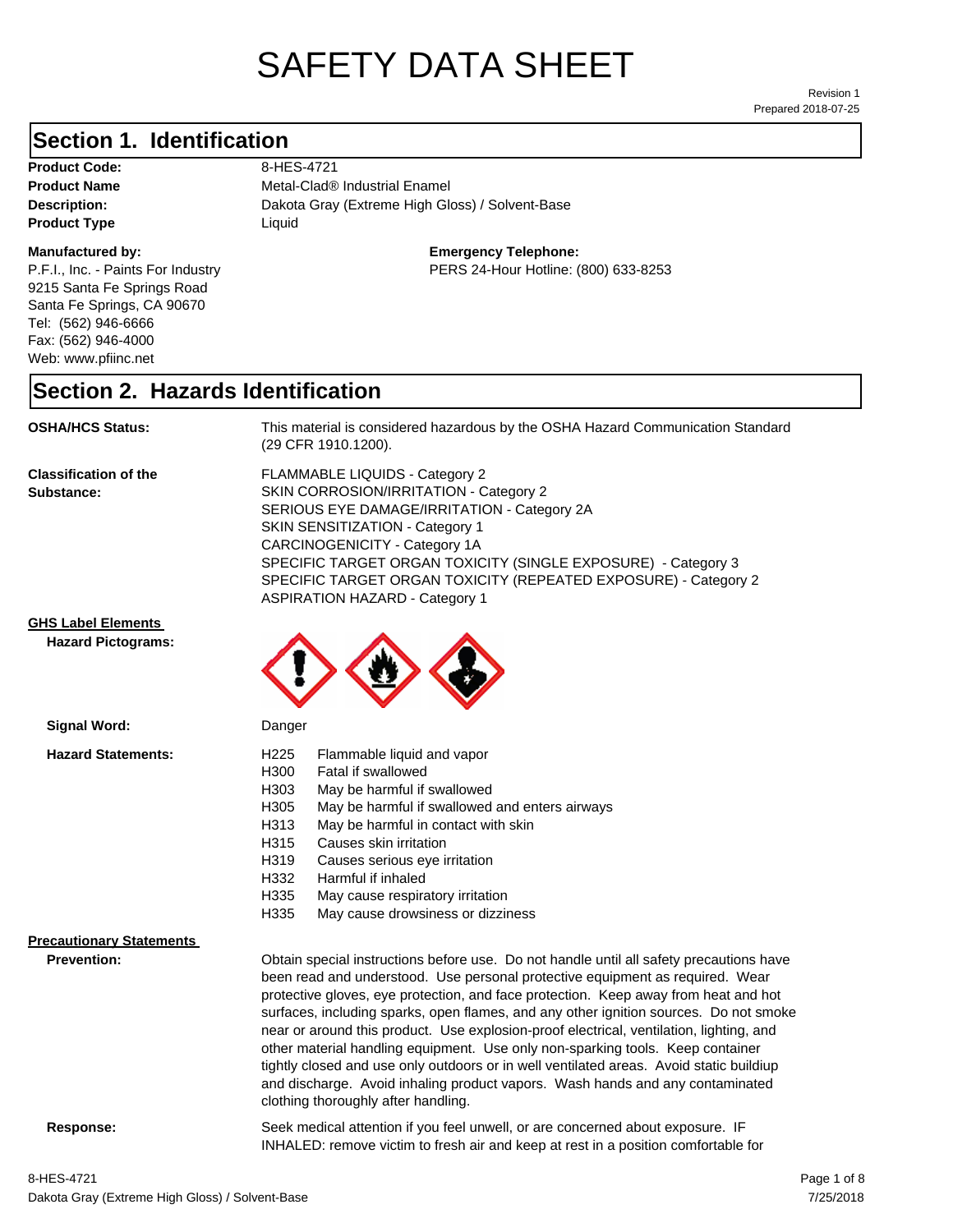| <b>Storage &amp; Disposal:</b>              | breathing. IF SWALLOWED: contact a poison control center or physician immediately.<br>Do not induce vomiting. IN CASE OF SKIN OR HAIR CONTACT: remove all<br>contaminated clothing, and wash skin with soap and water. If irritation or rash occurs,<br>get medical attention. IF IN EYES: rinse with copious amounts of water for several<br>minutes. Remove contact lenses, if present and easy to do so. If eye irritation persists,<br>seek medical attention.<br>Store in a locked and secure environment. Store in a cool, well ventilated area away<br>from direct sunlight and heat. Dispose of contents and container in accordance with all<br>local, regional, state, and federal regulations.                                                                                                                                                                                                                                                                                                                |
|---------------------------------------------|--------------------------------------------------------------------------------------------------------------------------------------------------------------------------------------------------------------------------------------------------------------------------------------------------------------------------------------------------------------------------------------------------------------------------------------------------------------------------------------------------------------------------------------------------------------------------------------------------------------------------------------------------------------------------------------------------------------------------------------------------------------------------------------------------------------------------------------------------------------------------------------------------------------------------------------------------------------------------------------------------------------------------|
| <b>Supplemental Label</b><br>Elements:      | Ensure adequate ventilation at all times when using this product and when sanding the<br>dried film. Wear an appropriate, NIOSH approved particulate respirator. Follow all<br>respirator manufacturer's directions for proper use. Abrading or sanding this product's<br>dried film may release crystalline silica which has been shown to cause lung damage<br>and may cause cancer following long term exposure. Rags, sandpaper, steel wool,<br>and other abrading materials or waste containing this product may spontaneously<br>combust when improperly disposed of. Product contains solvents which can cause<br>permanent brain and nervous system damage. Intentional misuse by concentrating<br>and inhaling the contents of this product can be harmful or fatal. Do not transfer<br>contents to another container.<br>PROPOSITION 65 WARNING: this product contains chemicals known to the State of<br>California to cause cancer and birth defects or other reproductive harm.<br>FOR INDUSTRIAL USE ONLY. |
| <b>Hazards not otherwise</b><br>classified: | None known.                                                                                                                                                                                                                                                                                                                                                                                                                                                                                                                                                                                                                                                                                                                                                                                                                                                                                                                                                                                                              |

## **Section 3. Composition/Information on Ingredients**

| Chemical Name / CAS No                                                              |
|-------------------------------------------------------------------------------------|
| Calcium Carbonate<br>1317-65-3<br>10 to 20%                                         |
| <b>Regular Mineral Spirits</b><br>64741-41-9<br>10 to 20%<br>Vapor Pressure: 2 mmHg |
| Naphtha<br>64742-89-8<br>5 to 10%<br>Vapor Pressure: 12 mmHg                        |
| <b>Titanium Dioxide</b><br>13463-67-7<br>5 to 10%                                   |
| Xylene<br>1330-20-7<br>1 to 5%<br>Vapor Pressure: 1.06 kPa                          |
| <b>Mineral Spirits</b><br>8052-41-3<br>1 to 5%<br>Vapor Pressure: 2 mmHg            |
| Acetone<br>67-64-1<br>1 to 5%<br>Vapor Pressure: 30.796 kPA                         |

#### **Section 4. First Aid Measures**

#### **Description of First Aid Measures**

Eye Contact: **IMMED** Immediately flush eyes with copious amounts of water. Remove any contact lenses.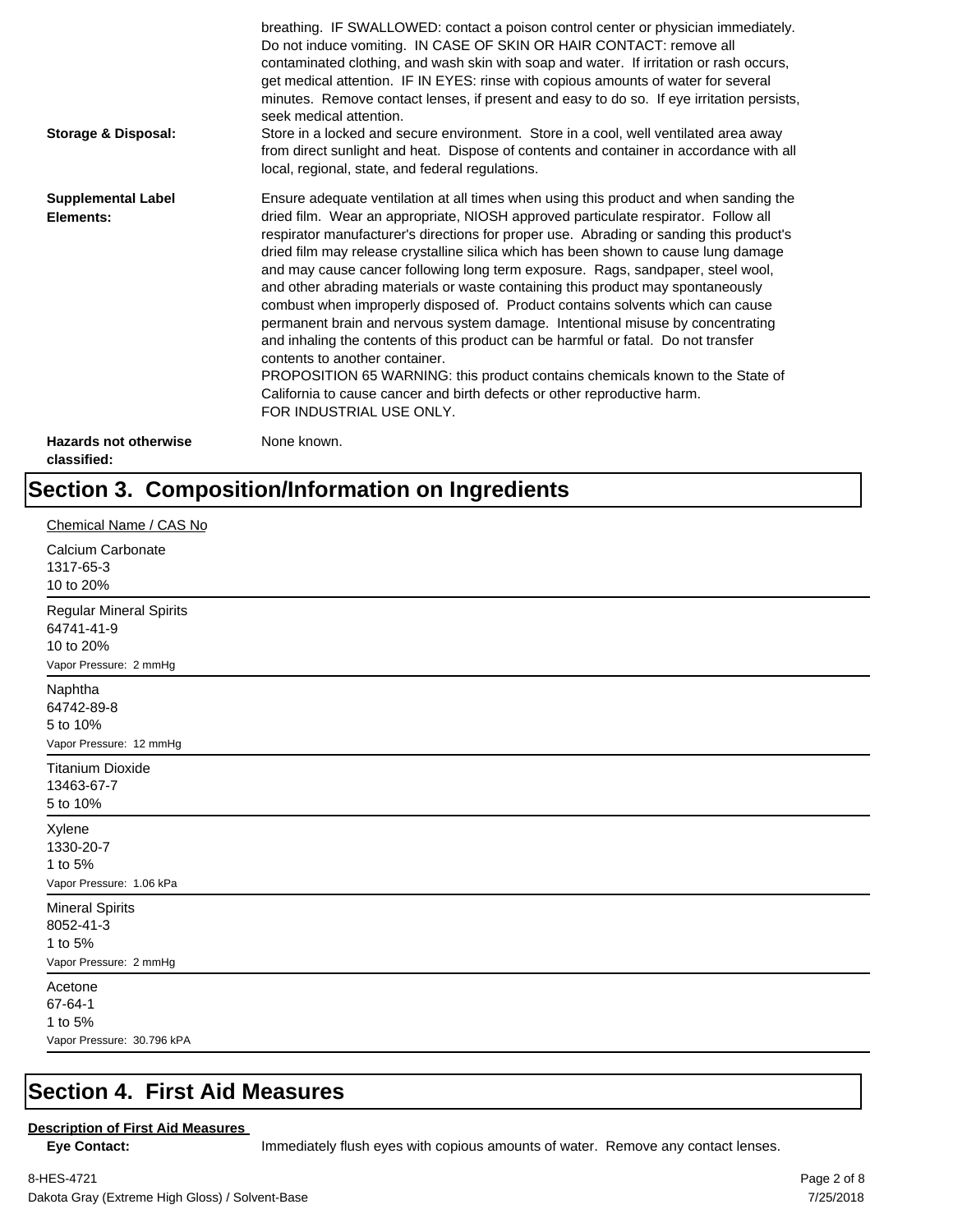| Inhalation:                                         | Rinse for at least 10 minutes. Get medical attention.<br>Remove victim to fresh air and maintain in a rest position comfortable for breathing. If<br>fumes are still present, all rescuers should wear appropriate respirators. If victim<br>exhibits irregular breathing, trained personnel should provide artificial respiration or<br>oxygen. Mouth-to-mouth resuscitation may be dangerous. If necessary, contact a<br>poison control center or physician immediately. If victim is unconscious, place in a<br>recovery position and seek medical help immediately. Maintain an open airway for the<br>victim.                                                                                                                                                                                                                    |
|-----------------------------------------------------|---------------------------------------------------------------------------------------------------------------------------------------------------------------------------------------------------------------------------------------------------------------------------------------------------------------------------------------------------------------------------------------------------------------------------------------------------------------------------------------------------------------------------------------------------------------------------------------------------------------------------------------------------------------------------------------------------------------------------------------------------------------------------------------------------------------------------------------|
| <b>Skin Contact:</b>                                | Wash affected areas with soap and water. Remove contaminated clothing and shoes.<br>Continue to rinse the affected area for at least ten minutes. Get medical attention if<br>discomfort continues. Avoid further exposure in the event of any symptoms or<br>complaints.                                                                                                                                                                                                                                                                                                                                                                                                                                                                                                                                                             |
| Ingestion:                                          | If product is ingested, contact a poison control center or a physician immediately. Do<br>not induce vomitting. Rinse mouth with water and remove dentures, if any. Remove<br>victim to fresh air and keep at rest in a comfortable position to facilitate breathing. If<br>the victim is conscious and the product has been swallowed, provide small quantities of<br>water to drink. Cease if the victim feels sick, as vomitting may be dangerous.<br>Aspiration hazard if swallowed. This product can enter the lungs and cause damage.<br>If vomitting occurs, the head should be kept low so that vomit does not enter the lungs.<br>Never administer anything by mouth to an unconscious person. If unconscious, place<br>in a recovery position while medical attention is sought. Maintain an open airway for<br>the victim. |
| <b>Potential Acute Health Effects</b>               |                                                                                                                                                                                                                                                                                                                                                                                                                                                                                                                                                                                                                                                                                                                                                                                                                                       |
| <b>Eye Contact:</b>                                 | Causes serious eye irritation.                                                                                                                                                                                                                                                                                                                                                                                                                                                                                                                                                                                                                                                                                                                                                                                                        |
| Inhalation:                                         | Can cause central nervous system depression. May cause drowsiness and dizziness<br>as well as respiratory irritation.                                                                                                                                                                                                                                                                                                                                                                                                                                                                                                                                                                                                                                                                                                                 |
| <b>Skin Contact:</b>                                | Causes skin irritation. May cause an allergic skin reaction.                                                                                                                                                                                                                                                                                                                                                                                                                                                                                                                                                                                                                                                                                                                                                                          |
| Ingestion:                                          | Can cause central nervous system depression. May be fatal if swallowed and allowed<br>to enter airways. Irritating to mouth, throat and stomach.                                                                                                                                                                                                                                                                                                                                                                                                                                                                                                                                                                                                                                                                                      |
| <b>Over-Exposure Signs &amp; Symptoms</b>           |                                                                                                                                                                                                                                                                                                                                                                                                                                                                                                                                                                                                                                                                                                                                                                                                                                       |
| <b>Eye Contact:</b>                                 | Adverse symptoms may include: pain or irritation, watering, redness.                                                                                                                                                                                                                                                                                                                                                                                                                                                                                                                                                                                                                                                                                                                                                                  |
| Inhalation:                                         | Adverse symptoms may include: respiratory tract irritation, coughing, nausea or<br>vomiting, headache, drowsiness or fatigue, dizziness or vertigo, unconsciousness.                                                                                                                                                                                                                                                                                                                                                                                                                                                                                                                                                                                                                                                                  |
| <b>Skin Contact:</b>                                | Adverse symptoms may include: irritation, redness.                                                                                                                                                                                                                                                                                                                                                                                                                                                                                                                                                                                                                                                                                                                                                                                    |
| Ingestion:                                          | Adverse symptoms may include: nausea, vomiting.                                                                                                                                                                                                                                                                                                                                                                                                                                                                                                                                                                                                                                                                                                                                                                                       |
|                                                     | Indication of immediate medical attention and special treatment needed                                                                                                                                                                                                                                                                                                                                                                                                                                                                                                                                                                                                                                                                                                                                                                |
| <b>Notes to Physician:</b>                          | Treat symptomatically. Contact poison treatment specialists if large quantities have<br>been ingested or inhaled.                                                                                                                                                                                                                                                                                                                                                                                                                                                                                                                                                                                                                                                                                                                     |
| <b>Specific Treatments:</b>                         | None specified.                                                                                                                                                                                                                                                                                                                                                                                                                                                                                                                                                                                                                                                                                                                                                                                                                       |
| <b>Protection of First Aid</b><br><b>Providers:</b> | No action should be taken involving any personal risk or without proper training. If<br>fumes are still present, rescuers should wear appropriate respirators or a self<br>contained breathing apparatus. Mouth-to-mouth resuscitation may be dangerous for<br>the first aid provider. Wash all contaminated clothing with soap and water before<br>removal.                                                                                                                                                                                                                                                                                                                                                                                                                                                                          |

## **Section 5. Fire Fighting Measures**

| <u>Extinquishing Media</u> |                                                                                                                                                                                                                                                                                                                                                                                                                   |
|----------------------------|-------------------------------------------------------------------------------------------------------------------------------------------------------------------------------------------------------------------------------------------------------------------------------------------------------------------------------------------------------------------------------------------------------------------|
| <b>Suitable Media:</b>     | Dry chemical, CO2, water spray (fog), foam, dry sand.                                                                                                                                                                                                                                                                                                                                                             |
| Unsuitable Media:          | Do not use water jet.                                                                                                                                                                                                                                                                                                                                                                                             |
| <b>Specific Hazards:</b>   | The material contains flammable liquid and vapor. Closed containers may explode<br>when exposed to extreme heat as a result of buildup of steam. Vapors may form<br>explosive mixtures with air. Vapors can travel to a source of ignition and flash back.<br>Keep containers tightly closed and isolate from heat, electrical equipment, sparks, and<br>open flames. No unusual fire or explosion hazards noted. |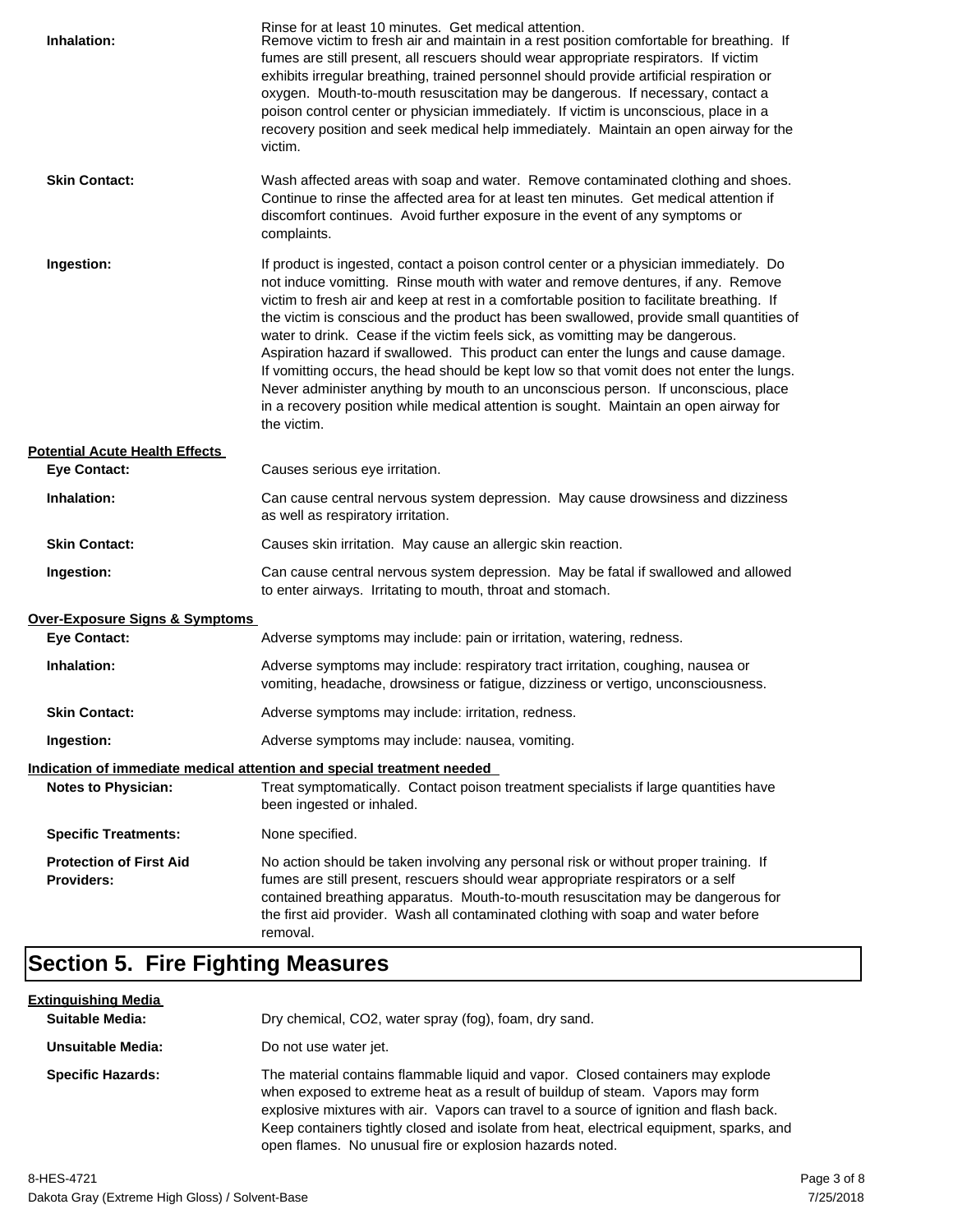Water may be used to cool closed containers to prevent pressure buildup and possible autoignition or explosion. Evacuate area and fight fire from safe distance. Containers may explode when heated. Firefighters should wear appropriate protective equipment and self-contained breathing apparatus with a full face-piece operated in positive pressure mode.

#### **Section 6. Accidental Release Measures**

| <b>Environmental Precautions:</b>                               | Avoid dispersal of spilled material and runoff from contacting soil, waterways, drains,<br>and sewers. Inform the relevant authorities if the product has caused environmental<br>pollution.                                                                                                                                                                                                                                                                                                                                                                                        |
|-----------------------------------------------------------------|-------------------------------------------------------------------------------------------------------------------------------------------------------------------------------------------------------------------------------------------------------------------------------------------------------------------------------------------------------------------------------------------------------------------------------------------------------------------------------------------------------------------------------------------------------------------------------------|
| <b>Steps to be Taken if Material</b><br>is Released or Spilled: | Contain spilled liquid with sand or earth. Do not use combustible materials such as<br>sawdust. Eliminate all ignition sources and use explosion-proof equipment. Place<br>material in a container and dispose of according to local, regional, state, and federal<br>regulations. Ventilate area and remove product with inert absorbent and non-sparking<br>tools. Do not incinerate closed containers.                                                                                                                                                                           |
| <b>Small Spills:</b>                                            | Stop leak if doing so can be done without risk. Remove containers from spill area.<br>Use non-sparking tools. Dilute with water and mop up if water-soluble. If not<br>water-soluble, absorb with inert dry material and place in appropriate waste container.<br>Dispose of via a licensed waste disposal contractor.                                                                                                                                                                                                                                                              |
| Large Spills:                                                   | Stop leak if doing so can be done without risk. Remove containers from spill area.<br>Use non-sparking tools. Approach the release from upwind. Prevent entry into<br>sewers, waterways, basements, or confined areas. Wash spillages into an effluent<br>treatment plant or proceed as follows: contain and collect spillage with inert absorbent<br>materials and place in a container for disposal according to local regulations. Dispose<br>of via a licensed waste disposal contractor. See Section 1 for emergency contact<br>information and Section 13 for waste disposal. |

#### **Section 7. Handling and Storage**

**Handling:** Wash thoroughly after handling. Eating, drinking, and smoking should be prohibited in areas where this material is handled, stored, and processed. Wash hands and face before eating or drinking. Remove contaminated clothing and launder before reuse. Use only with adequate ventilation. Follow all SDS and label precautions even after container is emptied, as it may retain product residues. Avoid breathing fumes, vapors, or mist. Avoid contact with eyes, skin, and clothing.

Storage: Store in a dry, cool, well ventilated place. Keep container tightly closed while not in use. Isolate from heat, electrical equipment, sparks, and open flame. Do not store above 120 degrees Fahrenheit. Store large quantities in buildings designed and protected for storage of NFPA Class II combustible liquids. Protect from heat, moisture, and foreign materials.

## **Section 8. Exposure Controls/Personal Protection**

| Chemical Name / CAS No<br>Calcium Carbonate<br>1317-65-3<br>10 to 20%               | <b>OSHA Exposure Limits</b><br>$15 \text{ mg/m}$ | <b>ACGIH Exposure Limits</b><br>$10$ mg/m $3$ | <b>Other Exposure Limits</b> |
|-------------------------------------------------------------------------------------|--------------------------------------------------|-----------------------------------------------|------------------------------|
| <b>Regular Mineral Spirits</b><br>64741-41-9<br>10 to 20%<br>Vapor Pressure: 2 mmHg | 100 ppm                                          | 100 ppm                                       |                              |
| Naphtha<br>64742-89-8<br>5 to 10%<br>Vapor Pressure: 12 mmHg                        | 500 ppm                                          | 300 ppm                                       |                              |
| <b>Titanium Dioxide</b><br>13463-67-7<br>5 to 10%                                   | $5$ mg/m $3$                                     | 10 mg/m3                                      |                              |
| Xylene<br>8-HES-4721<br>Delete Ossa (Estados Eliok Oldes) / Oskazat Denn            | 100 ppm                                          | 100 ppm                                       | Page 4 of 8<br>7/27/222      |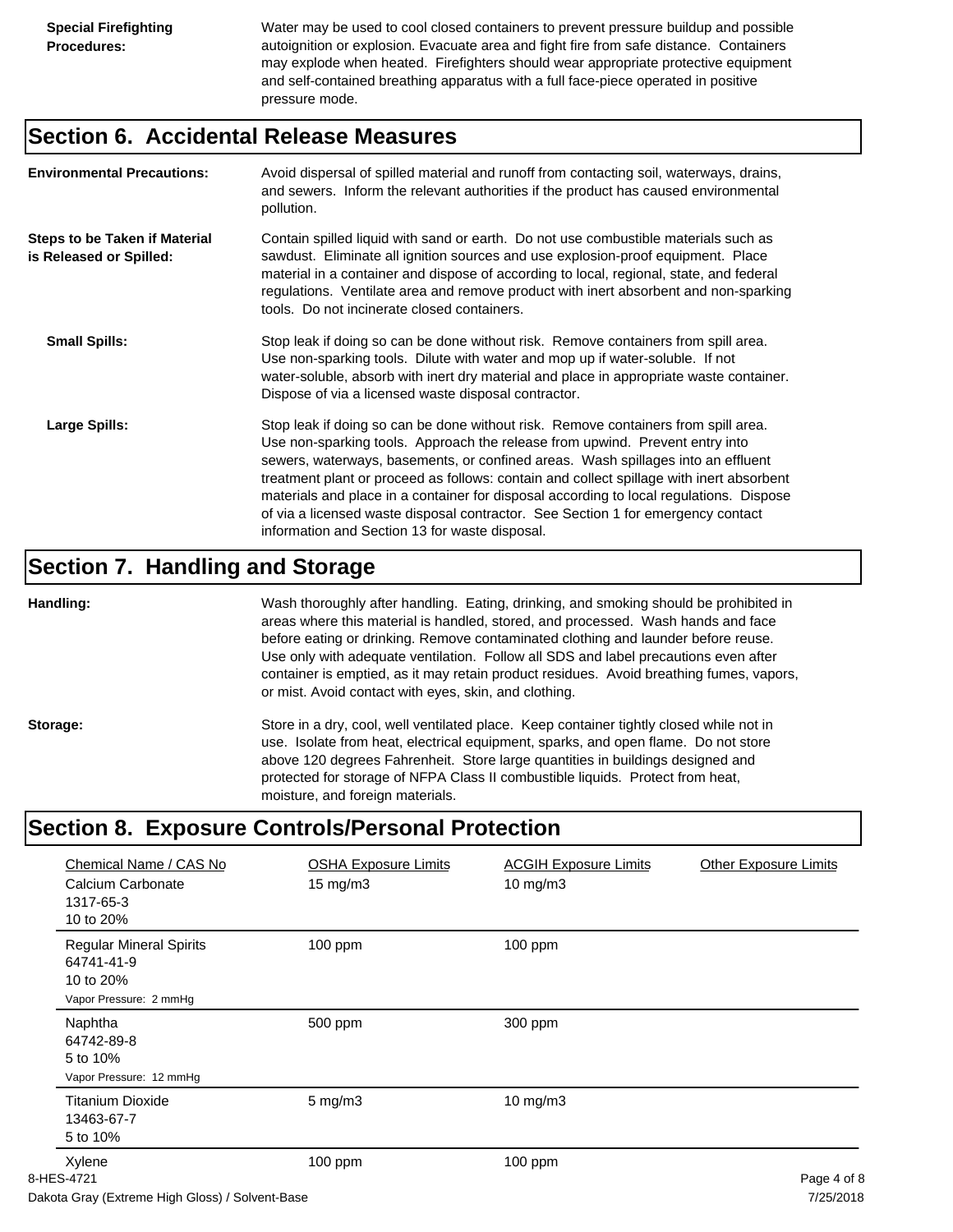1 to 5% Vapor Pressure: 1.06 kPa

| <b>Mineral Spirits</b><br>8052-41-3<br>1 to 5%<br>Vapor Pressure: 2 mmHg | 100 ppm                                       | 100 ppm                                                                                                                                                                                                                                                                                                                                                                                                                                                                                                                                                                                                                                                                                                                                                                                       |
|--------------------------------------------------------------------------|-----------------------------------------------|-----------------------------------------------------------------------------------------------------------------------------------------------------------------------------------------------------------------------------------------------------------------------------------------------------------------------------------------------------------------------------------------------------------------------------------------------------------------------------------------------------------------------------------------------------------------------------------------------------------------------------------------------------------------------------------------------------------------------------------------------------------------------------------------------|
| Acetone<br>67-64-1<br>1 to 5%<br>Vapor Pressure: 30.796 kPA              | 1,000 ppm                                     | 500 ppm                                                                                                                                                                                                                                                                                                                                                                                                                                                                                                                                                                                                                                                                                                                                                                                       |
| <b>Engineering Controls:</b>                                             |                                               | Use process enclosures, local exhaust ventilation, or other engineering controls to<br>keep worker exposure to airborne contaminants below any recommended or statutory<br>limits. The engineering controls also need to keep gas, vapor, or dust concentrations<br>below any lower explosive limits. Use explosion-proof ventilation equipment.                                                                                                                                                                                                                                                                                                                                                                                                                                              |
| <b>Environmental Controls:</b>                                           |                                               | Emissions from ventilation or work process equipment should be checked to ensure<br>they comply with the requirements of environmental protection legislation. In some<br>cases, fume scrubbers, filters, and other engineering modifications to the process<br>equipment may be required to reduce emissions to acceptable levels.                                                                                                                                                                                                                                                                                                                                                                                                                                                           |
| <b>Respiratory Protection:</b>                                           | adequate protection.                          | Use a properly fitted, air-purifying or air-fed respirator complying with an approved<br>standard if a risk assessment indicates this is necessary. Respiratory protection<br>programs that meet OSHA 1910.134 and ANSI Z88.2 requirements must be followed<br>when workplace conditions warrant a respirator's use. A NIOSH/MSHA approved<br>respirator with an organic vapor cartridge may be permissible under circumstances<br>where airborne concentrations are expected to exceed exposure limits. Protection<br>provided by air purifying respirators is limited. Use a positive pressure, air supplied<br>respirator if there is any potential for an uncontrolled release, exposure levels are not<br>known, or in any circumstances where air purifying respirators may not provide |
| <b>Skin Protection:</b>                                                  | used.                                         | Use impervious, chemical resistant gloves to prevent prolonged skin contact and<br>absorption of material through the skin. Nitrile or neoprene gloves may afford<br>adequate protection. Personal protective equipment for the body should be selected<br>based on the task being performed and the risks involved, and should be approved by<br>a specialist before handling this product. Where there is a risk of ignition from static<br>electricity, wear anti-static protective clothing. For best protection, the clothing should<br>include anti-static boots, gloves, and overalls. Appropriate footwear should always be                                                                                                                                                           |
| <b>Eye Protection:</b>                                                   | times to protect against splashes of liquids. | Safety eyewear, such as splash goggles or a full face shield, should be worn at all                                                                                                                                                                                                                                                                                                                                                                                                                                                                                                                                                                                                                                                                                                           |
| <b>Hygienic Measures:</b>                                                |                                               | Wash thoroughly with soap and water before eating, drinking, or smoking. Remove<br>contaminated clothing immediately and launder before reuse.                                                                                                                                                                                                                                                                                                                                                                                                                                                                                                                                                                                                                                                |

## **Section 9. Physical and Chemical Properties**

| <b>Physical State:</b>  | Liquid            |  |
|-------------------------|-------------------|--|
| Odor:                   | Solvent odor      |  |
|                         |                   |  |
| Vapor Density           | Heavier than air  |  |
| Vapor Density           | 4.21              |  |
| Vapor Pressure          | 6 mmHq            |  |
| <b>Evaporation Rate</b> | Slower than ether |  |
| Boiling Range           | 56 to 157 C       |  |
| Specific Gravity (SG)   | 1.112             |  |
| Material VOC (Lb / Gal) | 2.57              |  |
| Material VOC $(q/L)$    | 307.64            |  |
| Coating VOC (Lb/Gal)    | 2.62              |  |
| Coating VOC (g/L)       | 314.26            |  |
| Flash Point:            | 32 C (90 F)       |  |
|                         |                   |  |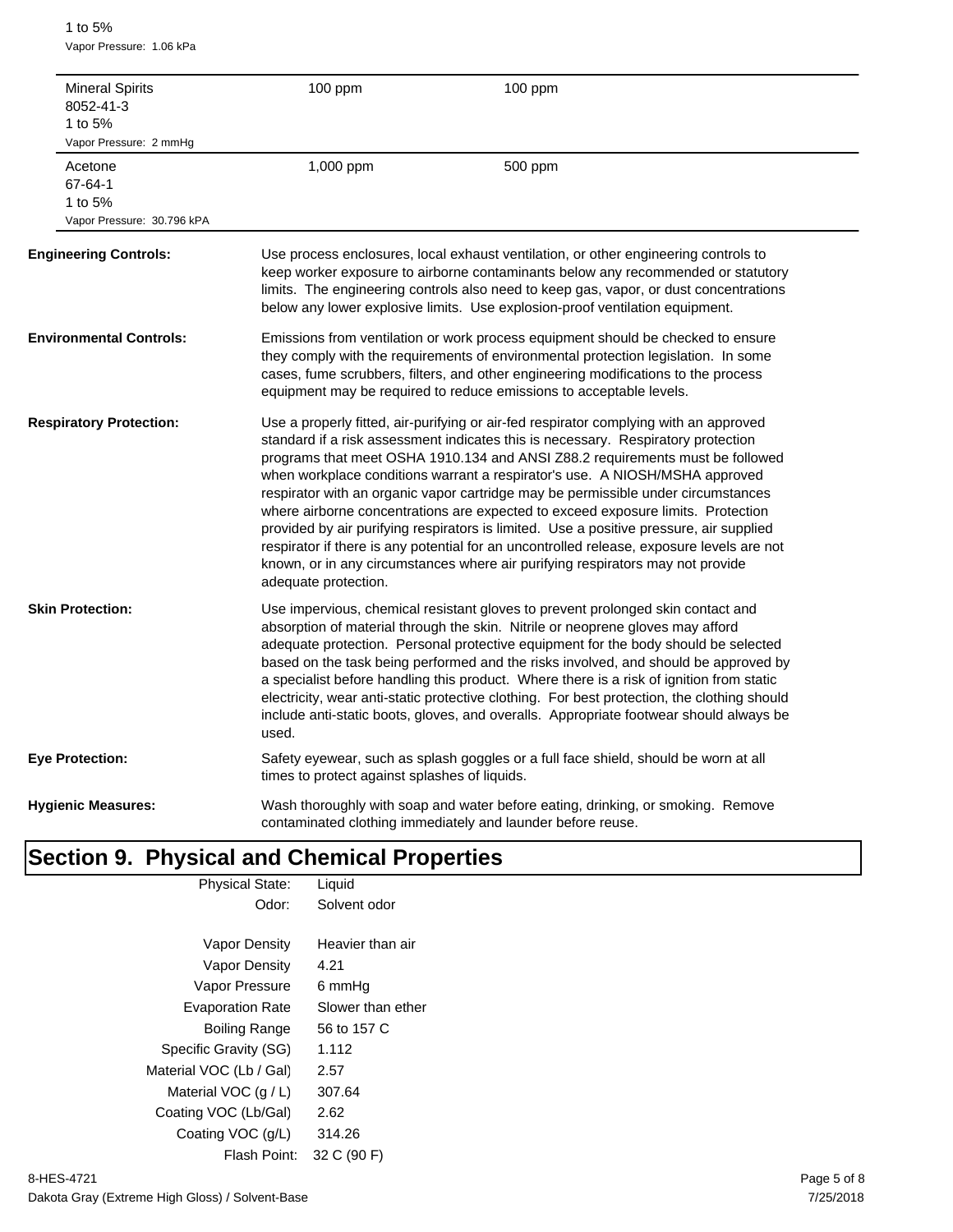Autoignition: Will not occur LEL: 1.0 % UEL: 12.8 % Partition Coefficient, Not available n-octanol/water: Auto-ignition temperature: Not available

#### **Section 10. Stability and Reactivity**

| <b>Conditions to Avoid:</b>      | Avoid temperatures above 120 degrees Fahrenheit. Avoid all possible sources of<br>ignition. Do not pressurize, cut, weld, braze, drill, or expose containers to heat. Do not<br>allow vapor to accumulate in low or confined areas. Avoid contact with strong acid and<br>strong bases. |
|----------------------------------|-----------------------------------------------------------------------------------------------------------------------------------------------------------------------------------------------------------------------------------------------------------------------------------------|
| Incompatibility:                 | Incompatible with strong oxidizing agents.                                                                                                                                                                                                                                              |
| <b>Hazardous Decomposition:</b>  | By open flame, carbon monoxide and carbon dioxide. When heated to decomposition,<br>product emits acrid smoke and irritating fumes. Contains solvents which may form<br>carbon monoxide, carbon dioxide, and formaldehyde.                                                              |
| <b>Hazardous Polymerization:</b> | Will not occur under normal conditions.                                                                                                                                                                                                                                                 |
| Stability:                       | The product is stable.                                                                                                                                                                                                                                                                  |

## **Section 11. Toxicological Information**

| Causes serious eye irritation.                                                                                                                                                                                                                                                                                                                                                                                                                                                                                                                                                                                                                                                                                                                                                                                                                                                                                                                                                                                                                                                                                                                                                                                                                                                                                                                                                                                                                                                                                                                                                                                                                                                                                                                                                                                                                        |
|-------------------------------------------------------------------------------------------------------------------------------------------------------------------------------------------------------------------------------------------------------------------------------------------------------------------------------------------------------------------------------------------------------------------------------------------------------------------------------------------------------------------------------------------------------------------------------------------------------------------------------------------------------------------------------------------------------------------------------------------------------------------------------------------------------------------------------------------------------------------------------------------------------------------------------------------------------------------------------------------------------------------------------------------------------------------------------------------------------------------------------------------------------------------------------------------------------------------------------------------------------------------------------------------------------------------------------------------------------------------------------------------------------------------------------------------------------------------------------------------------------------------------------------------------------------------------------------------------------------------------------------------------------------------------------------------------------------------------------------------------------------------------------------------------------------------------------------------------------|
| Prolonged or repeated skin contact may cause irritation. Allergic reactions are<br>possible.                                                                                                                                                                                                                                                                                                                                                                                                                                                                                                                                                                                                                                                                                                                                                                                                                                                                                                                                                                                                                                                                                                                                                                                                                                                                                                                                                                                                                                                                                                                                                                                                                                                                                                                                                          |
| Harmful if inhaled. High gas, vapor, mist, or dust concentrations may be harmful if<br>inhaled. Avoid breathing fumes, spray, vapors, or mist. May cause headaches and<br>dizziness. High vapor concentrations are irritating to the eyes, nose, throat, and lungs.<br>Prolonged or excessive inhalation may cause respiratory tract irritation.                                                                                                                                                                                                                                                                                                                                                                                                                                                                                                                                                                                                                                                                                                                                                                                                                                                                                                                                                                                                                                                                                                                                                                                                                                                                                                                                                                                                                                                                                                      |
| Harmful or fatal if swallowed. Aspiration hazard if swallowed; can enter lungs and<br>cause damage.                                                                                                                                                                                                                                                                                                                                                                                                                                                                                                                                                                                                                                                                                                                                                                                                                                                                                                                                                                                                                                                                                                                                                                                                                                                                                                                                                                                                                                                                                                                                                                                                                                                                                                                                                   |
| High concentrations may lead to central nervous system effects (drowsiness,<br>dizziness, nausea, headaches, paralysis, burred vision) and damage. Reports have<br>associated repeated and prolonged occupational overexposure to solvents with<br>permanent brain and nervous system damage. Contains carbon black pigment.<br>Chronic inflammation, lung fibrosis, and lung tumors have been observed in<br>experimental tests involving rats exposed to excessive concentrations of carbon black<br>and several insoluble dust particles for long periods of time. Tumors have not been<br>observed in other species under similar circumstances. Epidemiological studies of<br>North American workers show no evidence of clinically significant negative health<br>effects from occupational exposure to carbon black. Carbon black is listed as a Group<br>2B - Possibly Carcinogenic to Humans, by IARC and is proposed to be listed as A4 -<br>Not Classified as a Human Carcinogen by the American Conference of Governmental<br>Industrial Hygienists. Significant exposure is unlikely during typical application of this<br>product by roller or brush. Risk of overexposure depends on the duration and level of<br>exposure to dust from such processes as repeated sanding of dried surfaces, or<br>inhalation of spray mist, and the actual concentration of carbon black in the product<br>formula.<br>Product contains titanium dioxide, which is listed as a Group 2B - Possibly<br>Carcinogenic to Humans by IARC. No significant exposure to titanium dioxide is<br>anticipated while using this product, in which titanium dioxide is bound to other<br>materials including resin and other pigments, during brush or rolling application.<br>Overexposure risks depend on duration and level of exposure to dust, such as from |
| repeated sanding of this product's dried film, or inhalation of spray mist, and the actual<br>concentration of titanium dioxide in the product formula. For additional information,                                                                                                                                                                                                                                                                                                                                                                                                                                                                                                                                                                                                                                                                                                                                                                                                                                                                                                                                                                                                                                                                                                                                                                                                                                                                                                                                                                                                                                                                                                                                                                                                                                                                   |
|                                                                                                                                                                                                                                                                                                                                                                                                                                                                                                                                                                                                                                                                                                                                                                                                                                                                                                                                                                                                                                                                                                                                                                                                                                                                                                                                                                                                                                                                                                                                                                                                                                                                                                                                                                                                                                                       |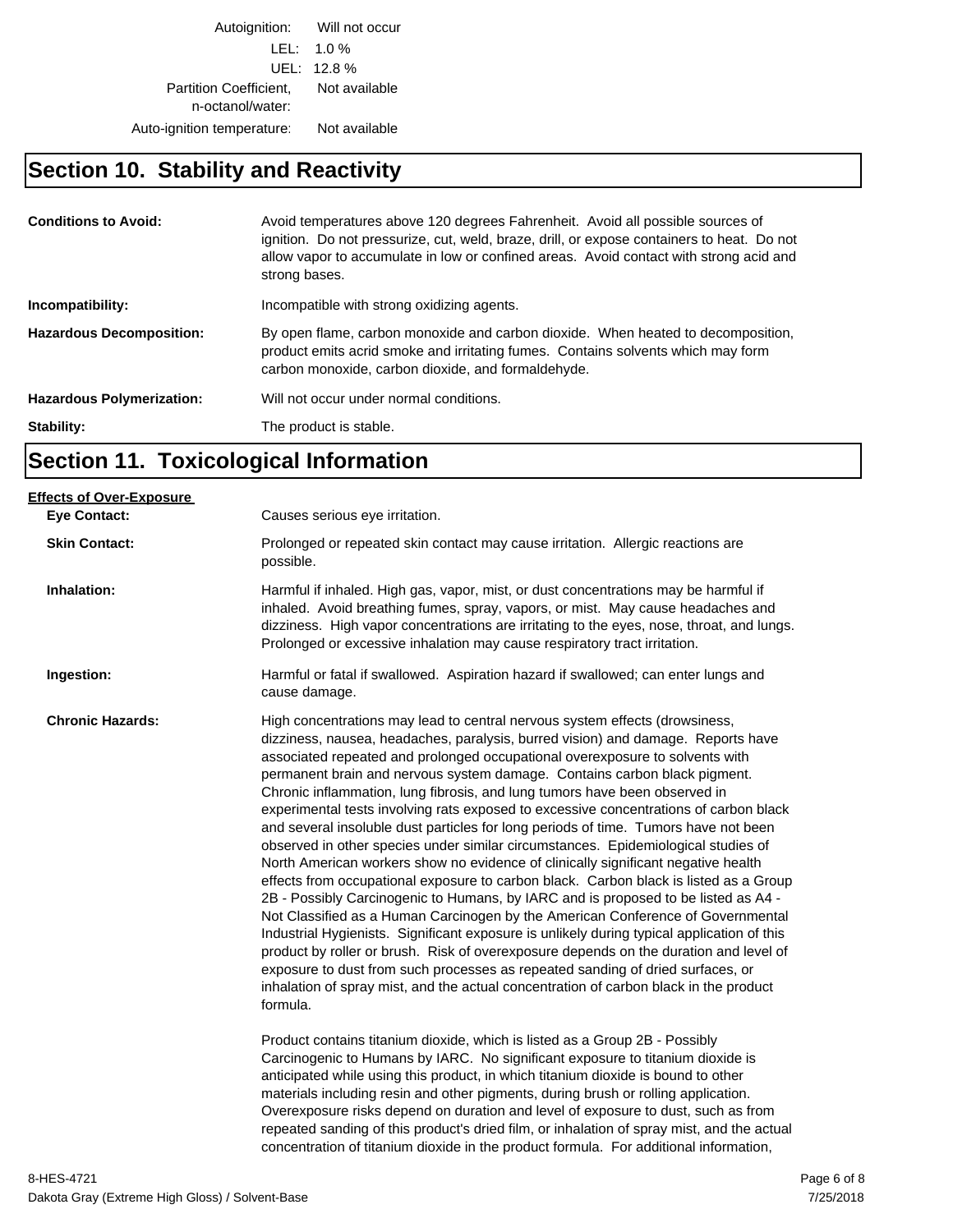refer to IARC Monograph, Volume 93, 2010. **Primary Routes of Entry:** Eye contact, ingestion, inhalation, absorption through the skin, skin contact.

Acute Toxicity Values: **Acute effects of this product have not been tested.** Available data on individual components, if any, will be listed below.

## **Section 12. Ecological Information**

**Ecological Information:** Product is a mixture of listed components.

#### **Section 13. Disposal Information**

#### **Disposal Considerations:** The generation of waste should be avoided or minimized wherever possible. Disposal of this product, solutions, and any by-products should at all times comply with relevant environmental protection regulations and waste disposal regulations, in addition to any local or regional restrictions which may be in effect. Surplus and non-recyclable products should be disposed of via a licensed waste disposal contractor. Waste should not be disposed of untreated to the sewer unless fully compliant with the requirements of all authorities with jurisdiction. Waste packaging should be recycled whenever possible. Incineration or landfill should only be considered when recycling is not feasible. Take care when handling empty containers as they may retain some residual product. Vapor from residue may create a flammable or explosive atmosphere within the used container. Do not expose empty containers to heat or sparks, and do not weld, cut, or grind used containers unless they have been thoroughly cleaned. Avoid contact of spilled material with soil, waterways, drains, and sewer systems.

#### **Section 14. Transport Information**

|                          | Domestic (US DOT) | <b>International (IMDG)</b> | Air (IATA) | Canada (TDG) |
|--------------------------|-------------------|-----------------------------|------------|--------------|
| <b>UN Number:</b>        | 1263              | 1263                        | 1263       | 1263         |
| <b>UN Shipping Name:</b> | Paint             | Paint                       | Paint      | Paint        |
| <b>Hazard Class:</b>     | 3                 | 3                           | 3          | 3            |
| <b>Packing Group:</b>    | Ш                 | Ш                           |            |              |
| <b>Limited Quantity:</b> | Yes               | Yes                         | Yes        | Yes          |

**Special Considerations:** The presence of a shipping description for a particular mode of transport does not indicate that the product is packaged suitably for that mode of transport. All packaging should be reviewed for suitability prior to shipment, so that compliance with applicable regulations can be ensured. Compliance with all applicable regulations is the sole responsibility of the person offering the product for transport. Persons loading and unloading dangerous goods should be trained in all the risks associated with the substances at hand, and on all actions to be taken in case of an emergency situation.

#### **Section 15. Regulatory Information**

| <b>U.S. Federal Regulations</b><br><b>CERCLA - SARA Hazard</b><br>Category: | This product has been reviewed according to the EPA hazard categories promulgated by<br>Sections 311 and 312 of the Superfund Amendment and Reauthorization Act of 1986,<br>known as SARA Title III, and is considered to meet the following categories under<br>applicable conditions: |
|-----------------------------------------------------------------------------|-----------------------------------------------------------------------------------------------------------------------------------------------------------------------------------------------------------------------------------------------------------------------------------------|
| <b>SARA Section 313:</b>                                                    | Fire Hazard, Acute Health Hazard, Chronic Health Hazard<br>This product contains the following substances subject to the reporting requirements of                                                                                                                                      |
|                                                                             | Section 313 of Title III of the Superfund Amendment and Reauthorization Act of 1986 as<br>well as 40 CFR Section 372:                                                                                                                                                                   |